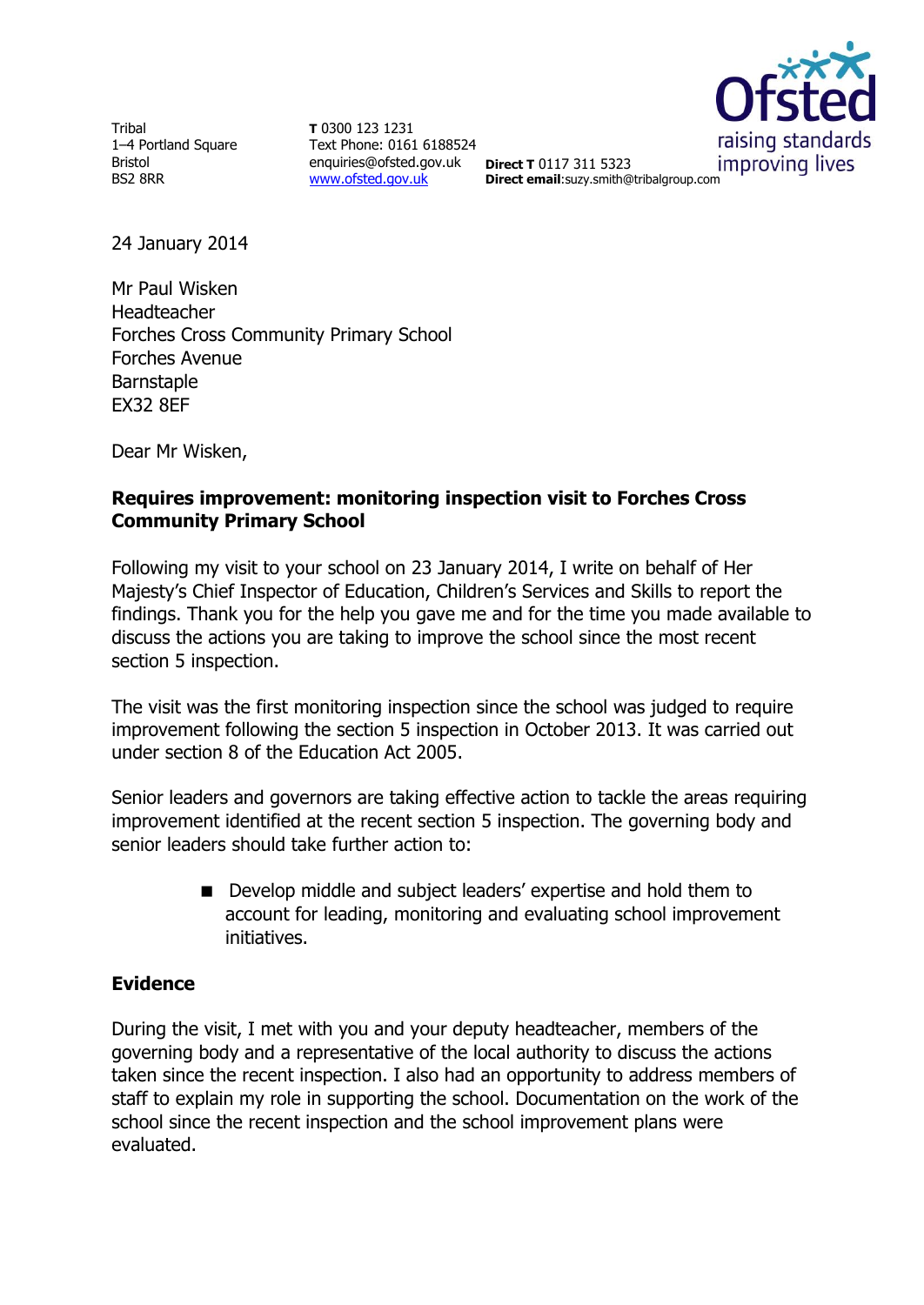

# **Context**

Since the inspection in October 2013 one teacher has resigned and was replaced by a new class teacher at the beginning of January 2014. The deputy headteacher has increased his teaching commitment to full time.

## **Main findings**

You have wasted no time in starting to address the areas for improvement identified in the inspection report. Your quick and decisive actions to tackle weaknesses identified in teaching are already leading to improvements in the quality of teaching provision and the progress pupils are making, especially in Key Stage 1. You are ably supported by your senior leaders in raising teachers' expectations of what pupils' can achieve in order to bring about the desired improvements. You maintain the full confidence of a governing body that is similarly embracing the challenge to hold the school more robustly to account.

The school's accurate self-evaluation process ensures that strengths identified within some areas of the school are being used well to support and improve those aspects of the school that are not yet good. For example, the same engaging approach taken by teachers in Key Stage 2 in planning their curriculum has now been successfully adopted by teachers in Key Stage 1. This is beginning to show improved pupil engagement in lessons and a gradual improvement in their attendance. However, you have not made clear in your improvement plan how you intend to develop middle and subject leaders' expertise and hold them to account for school improvement initiatives.

Communication systems between you and the governing body have been strengthened further since the inspection. For example, the introduction of your monthly headteacher reports to governors which tracks the progress of the school improvement plan is well received. This regular communication is allowing governors to develop an accurate understanding of the work taking place in the school and, in turn, allows them to deploy their time more efficiently towards any remaining weaknesses, such as working more closely with parents and carers in improving attendance.

Ofsted may carry out further visits and, where necessary, provide further support and challenge to the school until its next section 5 inspection.

### **External support**

The local authority continues to provide timely and appropriate support to the school and this is appreciated by staff and governors. Subject advisors are working closely with teachers, particularly those new to the school, to support and strengthen the development of literacy and mathematics provision. The school is also benefiting